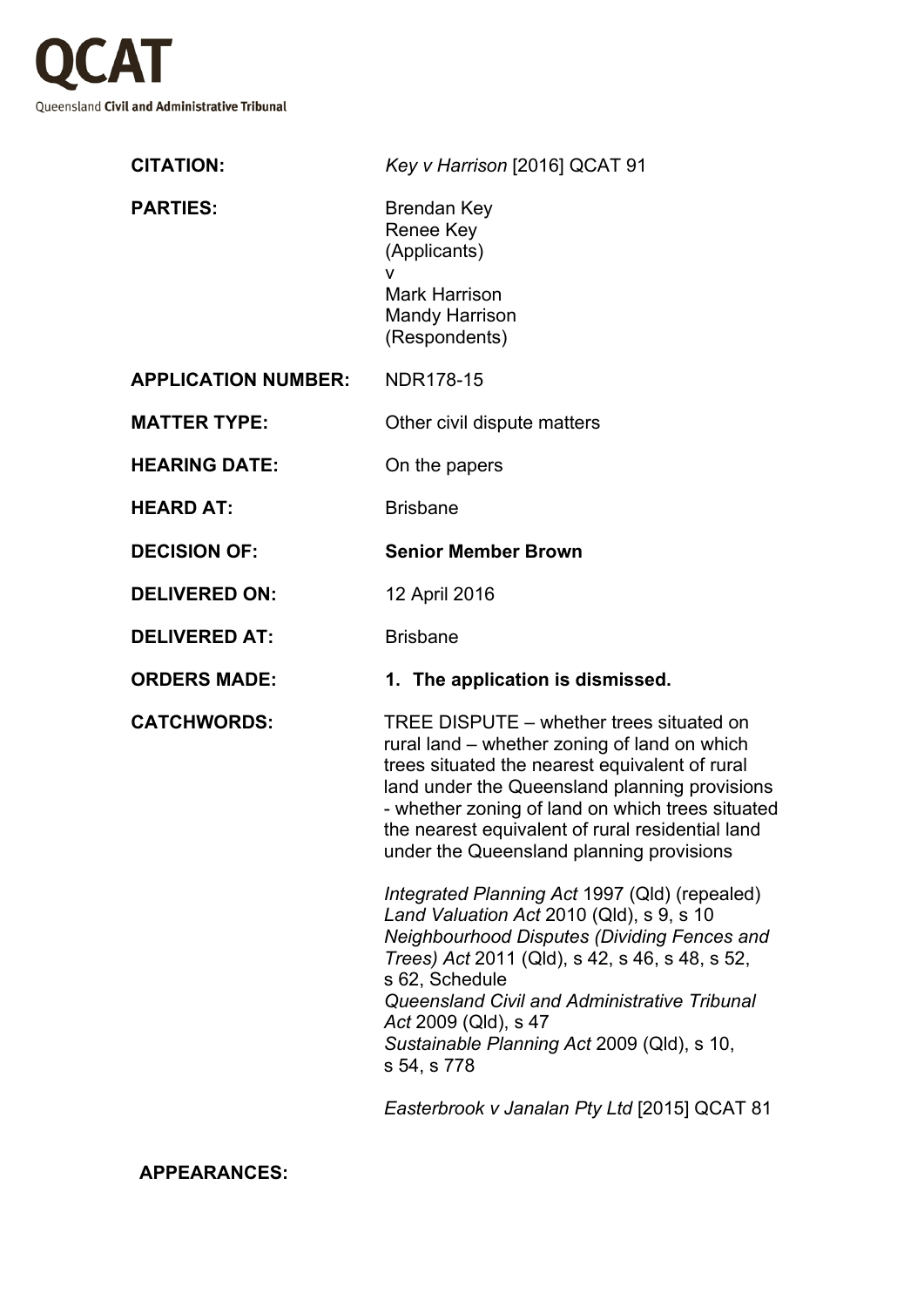This matter was heard and determined on the papers pursuant to s 32 of the *Queensland Civil and Administrative Tribunal Act* 2009 (Qld) (QCAT Act).

# **REASONS FOR DECISION**

[1] Mr and Mrs Key live next door to Mr and Mrs Harrison. They say that their land is affected by three trees situated on the Harrison's property ('the trees'). Mr and Mrs Key have applied to the Tribunal for orders in relation to the trees.

## **The Neighbourhood Disputes (Dividing Fences and Trees Act) 2011 (Qld) ('the Act')**

- [2] A neighbour, whose land is affected by a tree, may apply to the Tribunal for orders in relation to the tree.<sup>1</sup> The Act sets out the circumstances in which land is affected by a tree. $2$  The Act also sets out who is a tree keeper.<sup>3</sup> A tree is keeper has certain responsibilities for trees on their land.<sup>4</sup>
- $[3]$  Trees in relation to which the Act applies are identified.<sup>5</sup> The Act also identifies trees to which the Act does not apply.<sup>6</sup> The Act does not apply to trees situated on rural land.<sup>7</sup> Rural land means rural land under the Land *Valuation Act 2010* ('LVA').<sup>8</sup>
- [4] Under the LVA, land is rural land if: under section 10, it is zoned rural land and it has not, under section 11, ceased to be zoned rural land; or under section 13 or 14, it has been declared to be rural land.<sup>9</sup>
- [5] An area of land is zoned rural land if more than half the land is zoned as rural land under a planning scheme made under the Planning Act (a Planning Act scheme).<sup>10</sup>
- [6] An area of land is also zoned rural land if, under a continued IPA planning scheme, more than half the land is: zoned as rural land; or is in a zone (whatever called) that is the nearest equivalent to rural land under the Queensland planning provisions.<sup>11</sup>
- [7] Land is not rural if it is zoned under a Planning Act scheme as rural– residential.<sup>12</sup> Also, land is not rural land if it is in a zone (whatever called)

 Ibid, s 42(3)(a). 8

- $\frac{9}{10}$  LVA, s 9.
- $10$  Ibid, s 10(1).<br> $11$  Ibid, s 10(2).

<sup>1</sup> The Act, s 62.

<sup>2</sup> Ibid, s 46. 3

Ibid, s 48. 4

Ibid, s 52. 5

Ibid, s 42(1). 6

Ibid, s  $42(3)$ , s  $42(4)$  and s  $42(5)$ . 7

Ibid, Schedule - Dictionary 9

 $11$  Ibid, s  $10(2)$ .<br> $12$  Ibid, s  $10(3)$ . Ibid, s  $10(3)$ .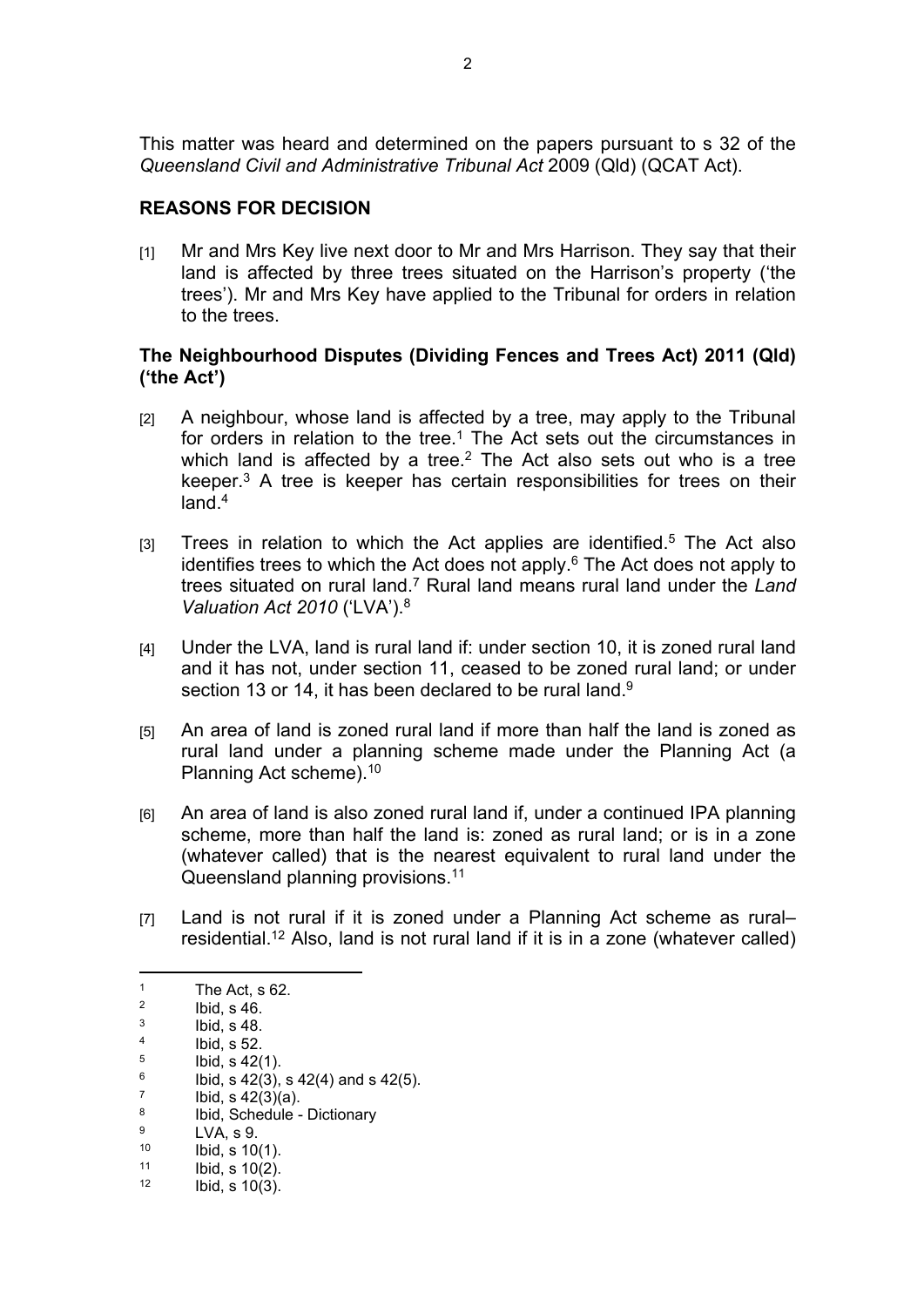under a continued IPA planning scheme that is the nearest equivalent to rural–residential land under the Queensland planning provisions.<sup>13</sup>

[8] A continued IPA planning scheme means a planning scheme under the repealed *Integrated Planning Act* 1997 and continued in force under the *Sustainable Planning Act 2009*. Queensland planning provisions means the standard planning scheme provisions under s 54 of the *Sustainable Planning Act* 2009 (Qld).

## **What do the parties say?**

[9] Mr and Mrs Harrison say that the Act does not apply to the trees on their land as their property is zoned rural non-urban area RN1 under the Redlands Planning Scheme. Mr and Mrs Key have not made any submissions to the Tribunal about the zoning of the land on which the trees are situated.

## **Discussion**

- [10] The Redlands Planning Scheme is a continued IPA planning scheme, the original scheme having been introduced prior to the enactment of the *Sustainable Planning Act* 2009 (Qld).<sup>14</sup>
- [11] The land on which the trees are situated is not zoned rural. Rather, it is zoned rural non-urban. Is this zoning the nearest equivalent to rural land?<sup>15</sup>
- [12] As this Tribunal has observed, it is not for the tribunal to determine whether the zone has a rural character, rather it is for the tribunal to determine whether it is the nearest equivalent to rural land in the particular planning scheme.<sup>16</sup>
- [13] There is no rural zone within the Redlands Planning Scheme. The zones under the scheme which may be classified as '*the nearest equivalent*' to rural land are:
	- Rural non-urban zone
	- Environmental protection zone
	- Park residential zone

### **Rural non-urban zone**

[14] The Redlands Planning Scheme rural non-urban zoning refers to the following outcomes:

> a. promote productive rural activities that rely on the use of the land including traditional and emerging rural activities;

 $13$  Ibid, s 10(4).

<sup>14</sup> *Sustainable Planning Act 2009*, s 778.

<sup>&</sup>lt;sup>15</sup> Ibid, s 10(2)(b).<br><sup>16</sup> Easterbrook v

<sup>16</sup> *Easterbrook v Janalan Pty Ltd* [2015] QCAT 81, at [4]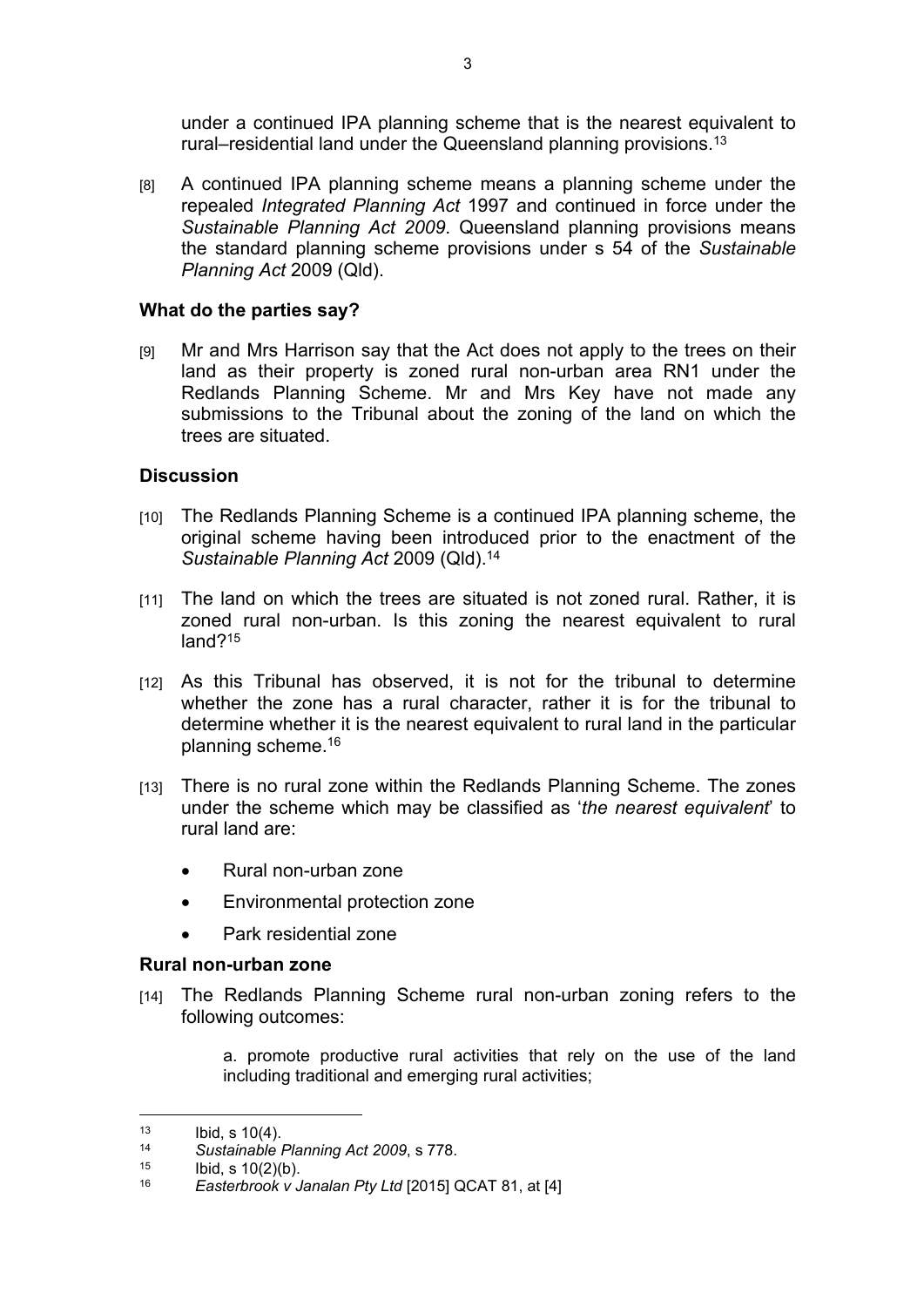b. provide opportunity for aligned uses to co-locate with traditional and emerging rural activities;

c. encourage enjoyment of the rural environment including recreational and tourism uses that contribute to the public and private landscape network of the planning scheme area;

- d. recognise identified extractive resources;
- e. generate employment and economic activities from tourism opportunities;
- f. are protected from the encroachment of incompatible uses.
- [15] The Queensland planning provisions set out the overall outcomes for land in a rural zone:
	- The establishment of a wide range of rural activities is facilitated, including cropping, intensive horticulture, intensive animal industries, animal husbandry and animal keeping and other compatible primary production uses.
	- Areas for broadscale primary production are conserved and lot fragmentation is avoided where possible.
	- Uses that have impacts such as noise or odour, may be appropriate where land use conflicts can be minimised.
	- Development is reflective of, and responsive to, the environmental constraints of the land.
	- Development embraces sustainable land management practices and Queensland Planning Provisions version 3.1 - Part 6 - 53 - contributes to the amenity and landscape of the area.
	- Residential and other development is appropriate only where directly associated with the rural nature of the zone.
	- The establishment of outdoor recreation and small-scale tourism facilities in suitable locations is facilitated in a manner that does not significantly compromise the rural productivity of the land.
	- Natural features such as creeks, gullies, waterways and wetlands are retained, managed and enhanced where possible.
	- The viability of existing and future rural uses and activities is protected from the intrusion of incompatible uses.

#### **Environmental protection zone**

[16] Under the Redlands Planning Scheme the identified outcomes for the environmental protection zone include:

> a. provide for a lifestyle choice that protects, maintains and positively contributes to environmental values;

> b. are based on appreciation of the natural environment where for the purpose of education or scientific study;

> c. encourage enjoyment of the natural environment including recreational and tourism uses that contribute to the public and private landscape network;

d. provide opportunities for working from home in a bushland setting;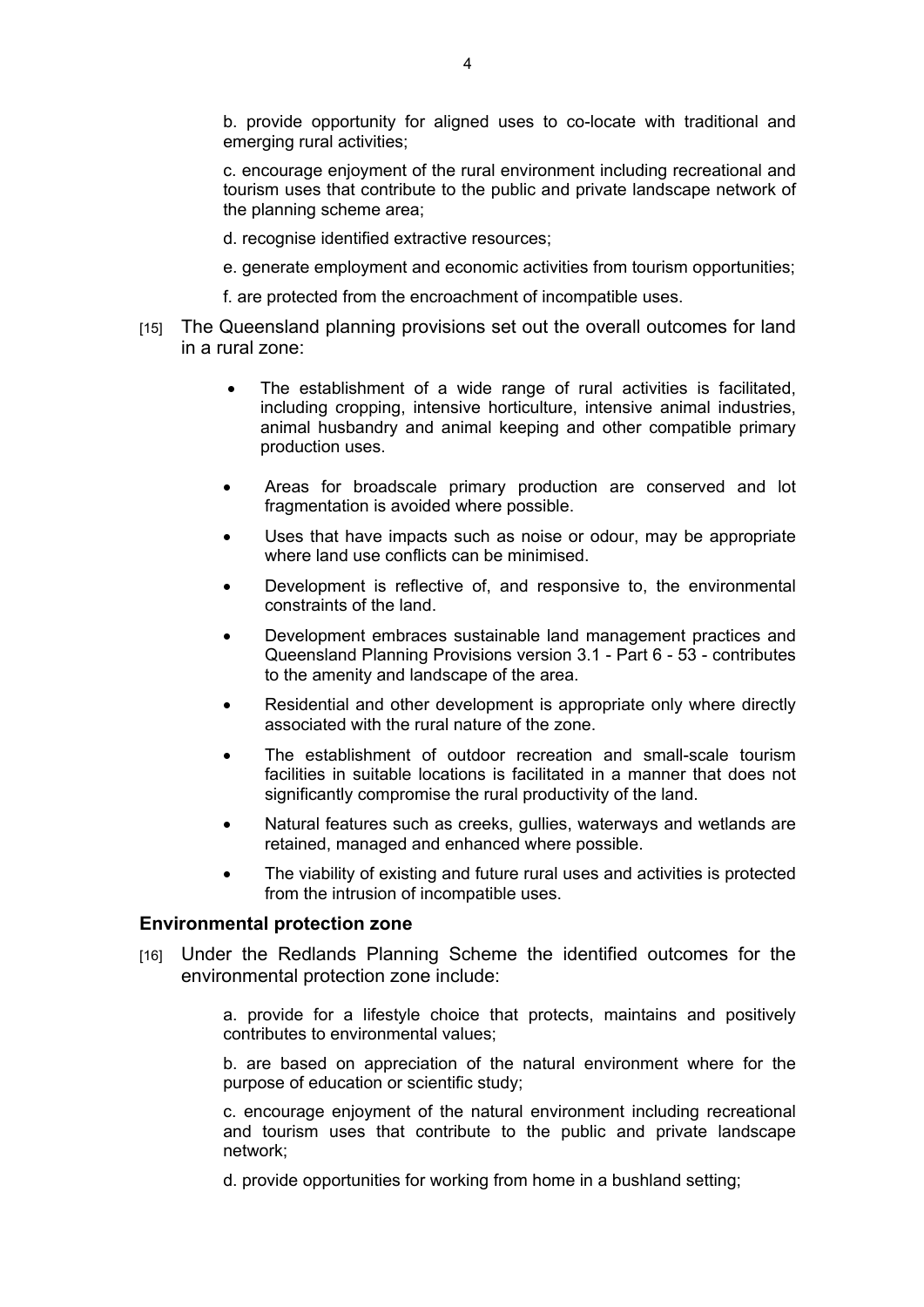- e. are low-key and have a very low impact on environmental values;
- f. cover only a small proportion of the land.
- [17] Under the Queensland planning provisions, environmental management and conservations zones should achieve outcomes including low impact, small-scale rural living opportunities and rural activities are facilitated where compatible with maintaining environmental values.

### **Park residential zone**

- [18] The park residential zone outcomes identified in the Redlands Planning Scheme include:
	- provide for a semi-rural lifestyle in a bushland setting;
	- provide a transition between urban, rural and environmental areas of the City;
	- are compatible with the maintenance of a high standard of semi-rural bushland amenity;
	- The density of uses within the zone maintains a semi-rural, bushland setting characterised by individual lots greater than 6000m2.
	- contributing to a visual transition between urban and rural or bushland areas;
	- being larger lots capable of retaining native plants;
	- integrating with the natural landscape and bushland setting;
- [19] Under the Queensland planning provisions, the purpose of the rural residential zone code is to provide for residential development on large lots where local government infrastructure and services may not be provided on the basis that the intensity of development is generally dispersed. The overall outcomes sought for the zone are as follows:
	- The development of large residential lots with limited provision of infrastructure and services is facilitated.
	- Areas with limited infrastructure and services may not be expanded.
	- Development preserves the environmental and topographical features of the land by integrating an appropriate scale of residential activities with these features.
	- Low impact activities such as hobby farms, small-scale eco-tourism and outdoor recreation are encouraged where the impacts of such uses can be minimised.
	- Development is designed to maximise energy efficiency, effluent disposal and water conservation.
	- Natural features such as creeks, gullies, waterways, wetlands and vegetation and bushland are retained and enhanced. Any unavoidable impacts are minimised through locational, design, operational and management approaches.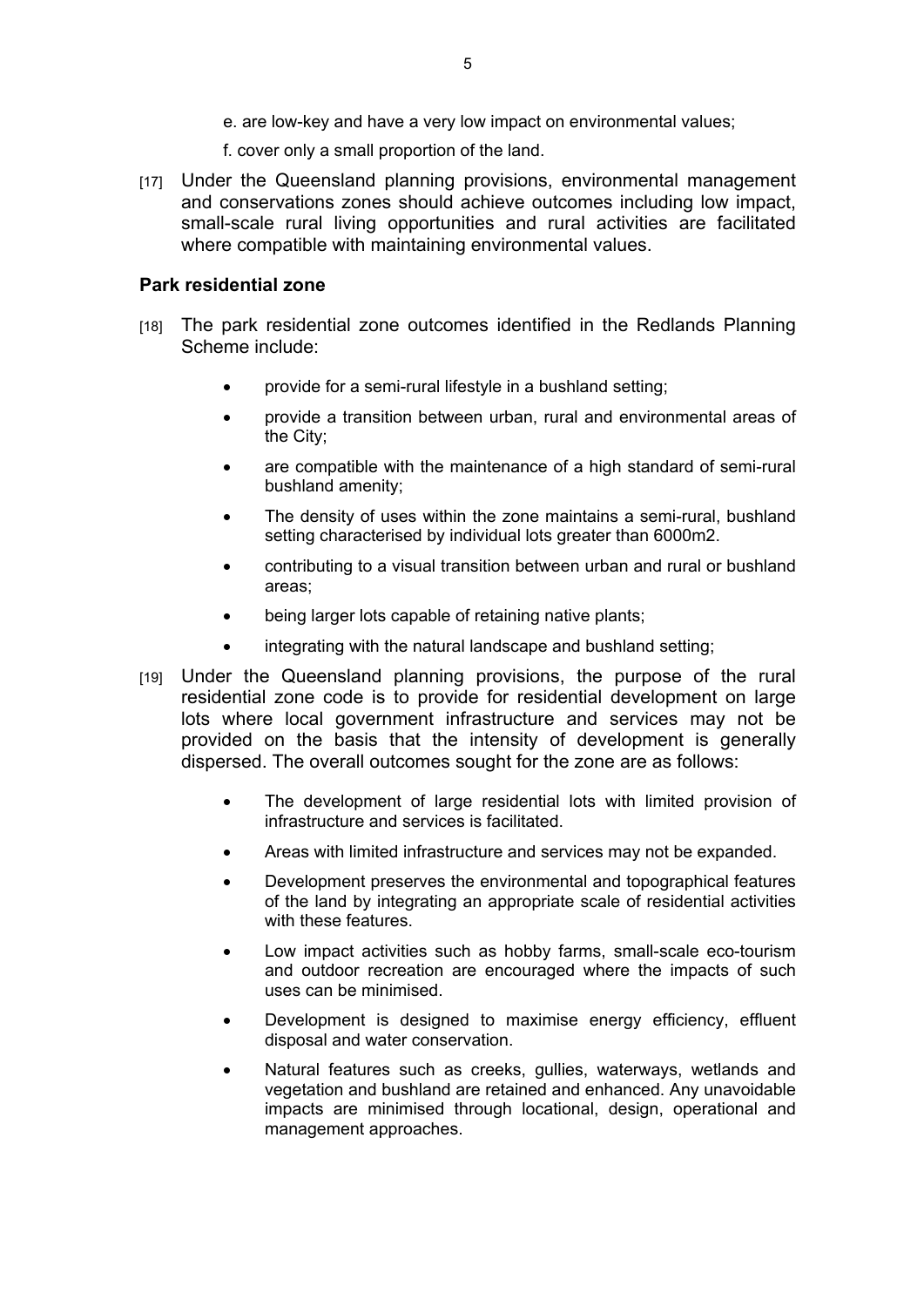Non-residential uses may be appropriate where such uses provide for the day-to-day needs of the area or have a direct relationship to the land.

## **Which zone in the Redlands Planning scheme is the nearest equivalent to rural land under the Queensland planning provisions?**

- [20] The Redlands Planning Scheme rural non-urban zoning refers to rural activities that rely on the use of the land including traditional and emerging rural activities; that provide the opportunity for aligned uses to co-locate with traditional and emerging rural activities; and encourage enjoyment of the rural environment including recreational and tourism uses that contribute to the public and private landscape network of the planning scheme area. This is consistent with the purpose of, and outcomes for, rural land under the Queensland planning provisions which refers to land on which the establishment of a wide range of rural activities is facilitated, including cropping, intensive horticulture, intensive animal industries, animal husbandry and animal keeping and other compatible primary production uses.
- [21] The nearest equivalent in the Redlands Planning Scheme to rural land under the Queensland planning provisions is therefore land in the rural non-urban zone.

## **Which zone in the Redlands Planning scheme is the nearest equivalent to rural-residential land under the Queensland planning provisions?**

- [22] Having determined that the land on which the trees are situated is rural land for the purposes of s 10(2) LVA, it is necessary to consider s 10(3) LVA. Rural residential land, or the nearest equivalent under the Queensland planning provisions, is not zoned as rural land.
- [23] Is land in the Redlands Planning Scheme rural non-urban zone the nearest equivalent to rural-residential land under the Queensland planning provisions? If it is, then the land on which the trees are situated is not rural land.<sup>17</sup>
- [24] The park residential zone in the Redlands planning scheme is the nearest equivalent of rural-residential land under the Queensland planning provisions. The outcomes under the planning provisions emphasise the development of large residential lots, limited provision of infrastructure and services, the preservation of the environmental and topographical features of the land by integrating an appropriate scale of residential activities with these features and the encouragement of low impact activities such as hobby farms, small-scale eco-tourism and outdoor recreation. This is the nearest equivalent to the park residential zone in the Redlands Planning Scheme where the outcomes include the provision of a semi-rural lifestyle in a bushland setting, and a semi-rural, bushland setting characterised by individual lots greater than 6000m2.

<sup>17</sup> LVA, s 10(3)